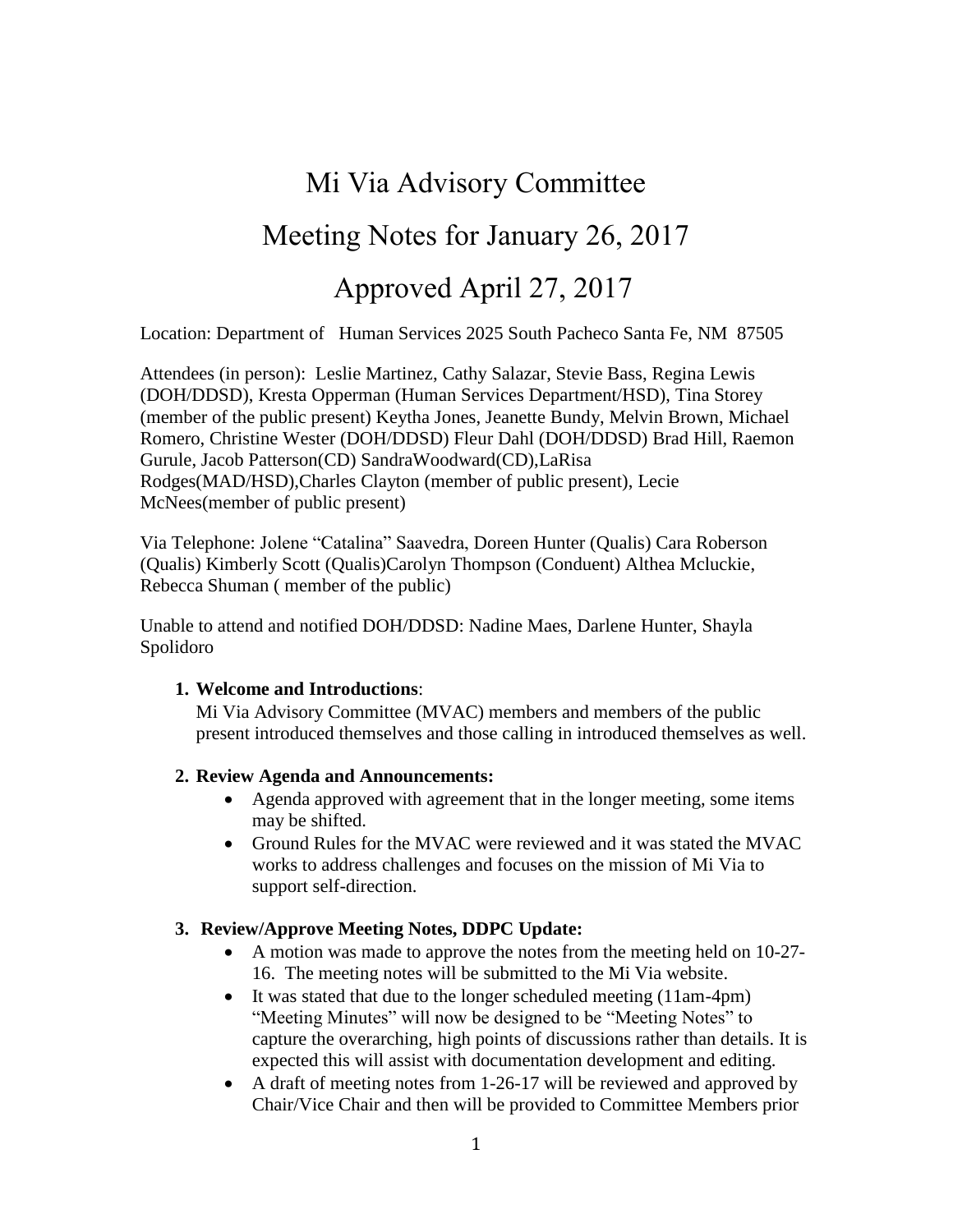to the next meeting. At the next meeting on April 27, 2017 these meeting notes will be approved by the Committee and submitted to the Mi Via website.

• Brad Hill informed the Committee that he is involved with DDPC and their work with the Governor's Commission on Disabilities.

### **4. MVAC Membership—Consultant Nominations:**

- Committee agreed to open up nominations for Consultant agencies. The nomination will go in the newsletter for a couple of months and will end in February 2017. A new Consultant is needed by February in order to have a Consultant agency selected at the MVAC meeting in April 2017. The nomination committee members will be Nadine(Chair), Cathy, Stevie, Shayla.
- The Committee was reminded about membership renewals that are coming up.
- Sandra Woodward's term is ending April 2017. The committee agreed to have Consultant nominations run for 2 months after Sandra's term ends.
- The Committee discussed that Sandra Woodward will attend the April meeting. The call for Consultant nominations will go out in May and June for a new Consultant agency.
- The Committee agreed the call for nominations for upcoming members whose terms expire in September will be done in October, November, December 2017.

## **5. Purchasing Issues Letter of Explanation:**

- HSD continues to update the Mi Via Goods and Services Explanation Letter for Vendors.
- Participants will be able to take this letter with them when they are purchasing items at a store.
- The letter needs to be approved with joint letter heads of the Department of Health and HSD.
- Once the vendor letter is finalized it will be posted on the Website and participants will be notified of this in the March Newsletter.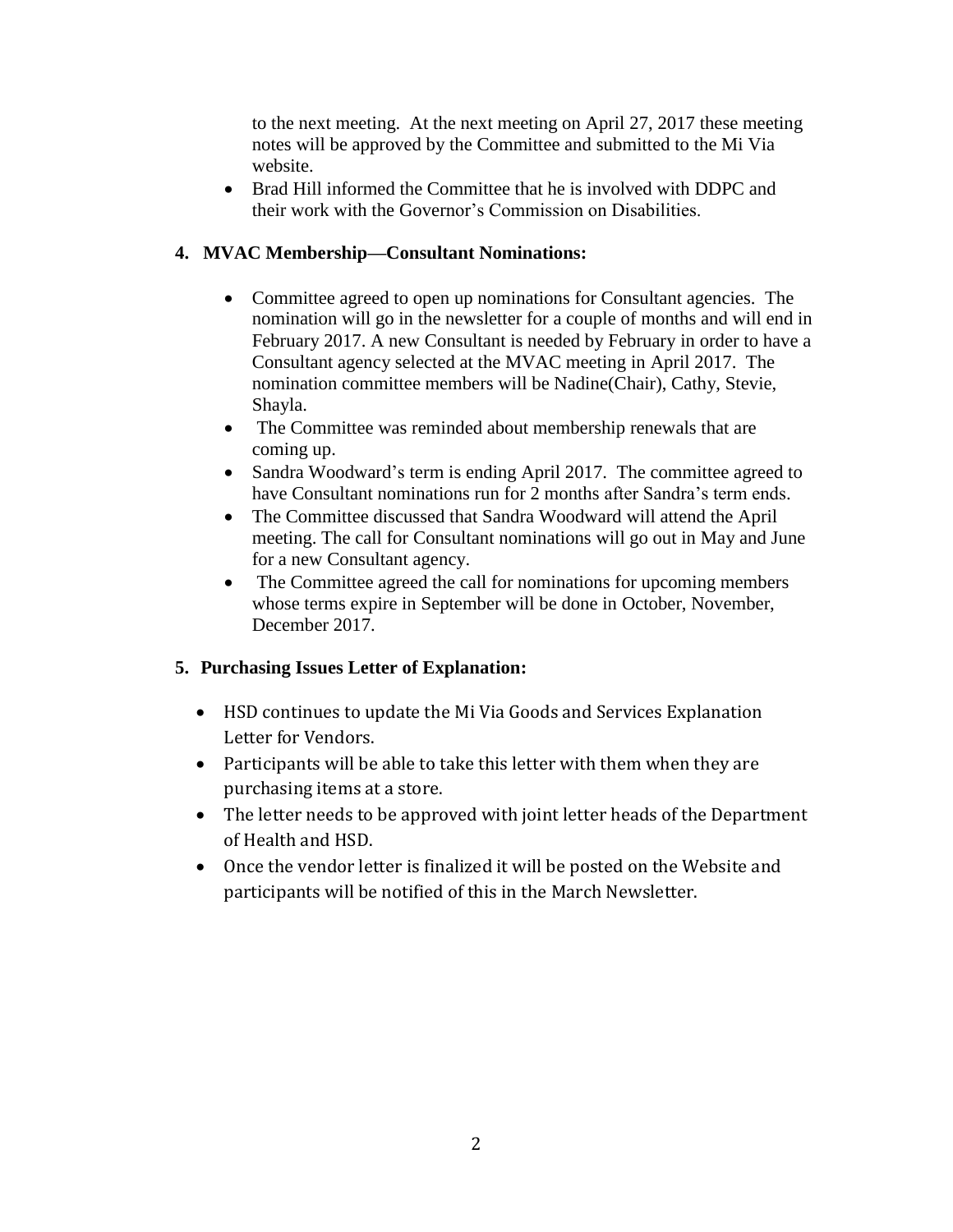## **6. SSP Attestation request for MVAC recommendation**

- The Department of Health (DOH) has been asking for input from the Consultant Association regarding the Service and Support Plan (SSP) Attestation.
- There have been issues around the SSP where participants are saying they did not approve the written documentation in the SSP or the budget.
- There was a suggestion brought up to have an approval in FoCoS for the participant to hit a submit button saying they have approved the SSP and budget.
- Any kind of systems changes such as hitting a submit button would involve a cost. HSD would have to get approval for any system change when it involves a cost.
- It was discussed that there could be an exchange of signatures through a fax when doing budget revisions.
- It was brought up that multiple versions of a fax would be hard to track when there are several changes going on with an SSP and budget.
- Due to the SSP being electronic the possibility of an e-mail screen shot was suggested.
- An issue was brought up about Consultants that are writing the SSP instead of the participant/ Employer of Record (EOR) writing the SSP.
- The participant/EOR should be writing the SSP.
- The Committee discussed that the term attestation is a difficult term for some to understand. It was suggested not to use this term.
- It was suggested to have an e-mail exchange between the participant and the Consultant where the participant indicates they agree with the SSP and budget.

## **7. LRI audit (15 minutes)**

- DOH is currently conducting a review of all legally responsible individuals ( LRI's) providing services.
- DOH is tracking the approval for the LRI's.
- Reviewing the requirements for the LRI is an extensive process.
- If an LRI is being paid without DOH approval during this period of review, the LRI will be given a period of time to come into compliance.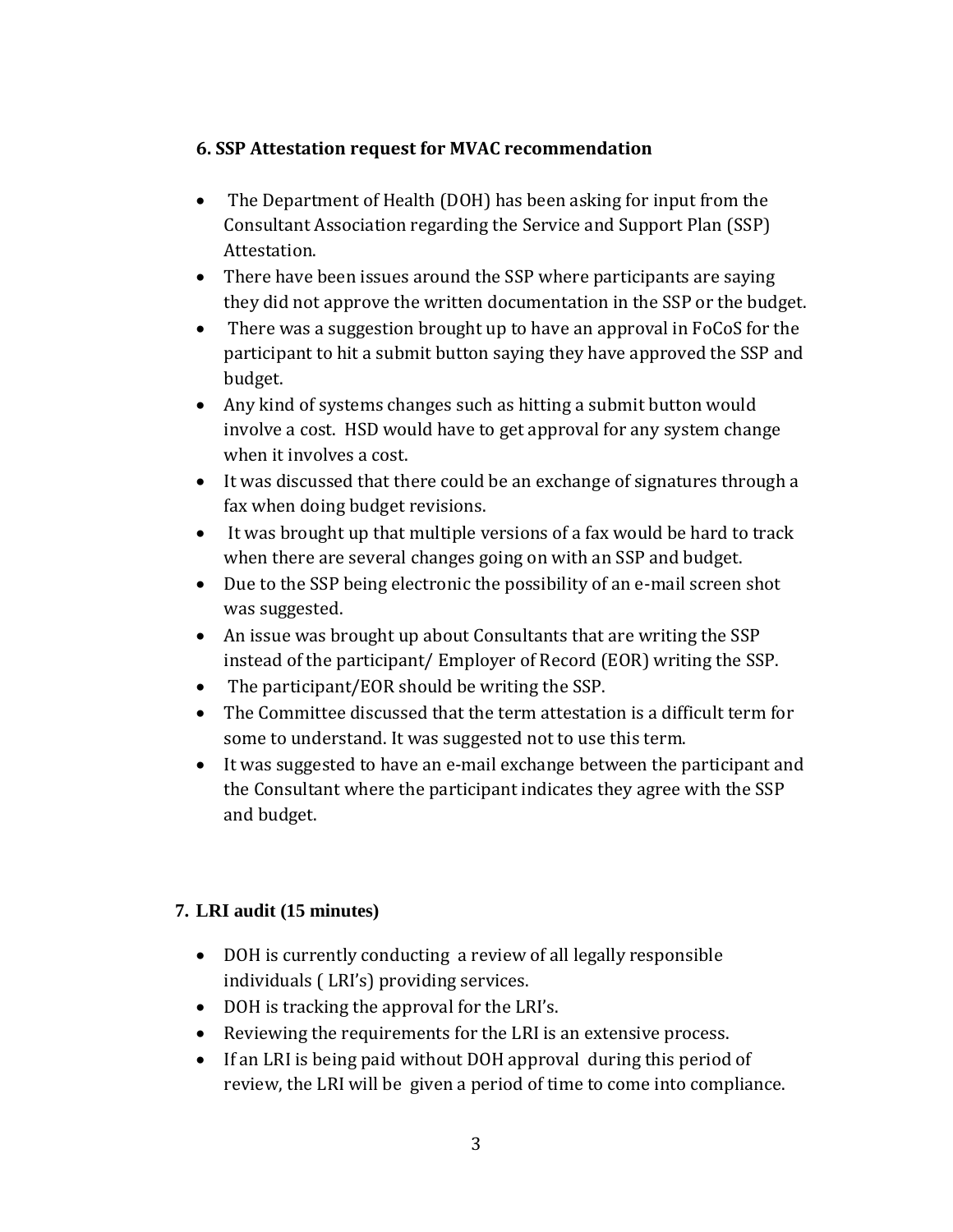#### **8. Break**

#### **9. Update from recent ACQ meeting:**

- MVAC is a committee underneath the ACQ.
- A "Partner Form" is used as a way to request having an issue addressed at the ACQ.
- It was suggested that the MVAC come up with a partner form at every meeting.
- The partner form goes to the Executive Committee of the ACO for their approval to have the issue presented at the ACQ meeting.
- The ACO does have a lot of questions about Mi Via.
- The ACQ is talking about The Know Your Rights campaign. The campaign will include all 3 Waivers (Medically Fragile, Developmentally Disabled and Mi Via).
- There are dual serving Waiver providers at the ACQ.
- ACQ is an advisory council for DOH.

### **10. Discussion of 2015 Retreat, Priorities and Direction (Standing Agenda Item):**

- Common themes of the Committee were reviewed from the retreat.
- The notes from the retreat dated 10/6/15 were reviewed along with the main topics that were covered.
- A priority would be looking at what does success look like in 2 years.
- Program and educational material should be available to help people understand what Mi Via is.
- DOH is finalizing an information sheet about Mi Via that can be used when participants complete a Waiver Change Form.
- DOH's Intake and Eligibility unit does provide new allocations information about Mi Via.
- The DOH does have Regional Office Liaisons who complete the Waiver change forms. A Regional Office Liaison is in Taos, Albuquerque, Las Cruces, Roswell and Gallup.
- The Regional Office Liaisons are not supervised by the Mi Via unit.
- The Mi Via unit does meet with the Liaisons every other month to inform and educate them about Mi Via.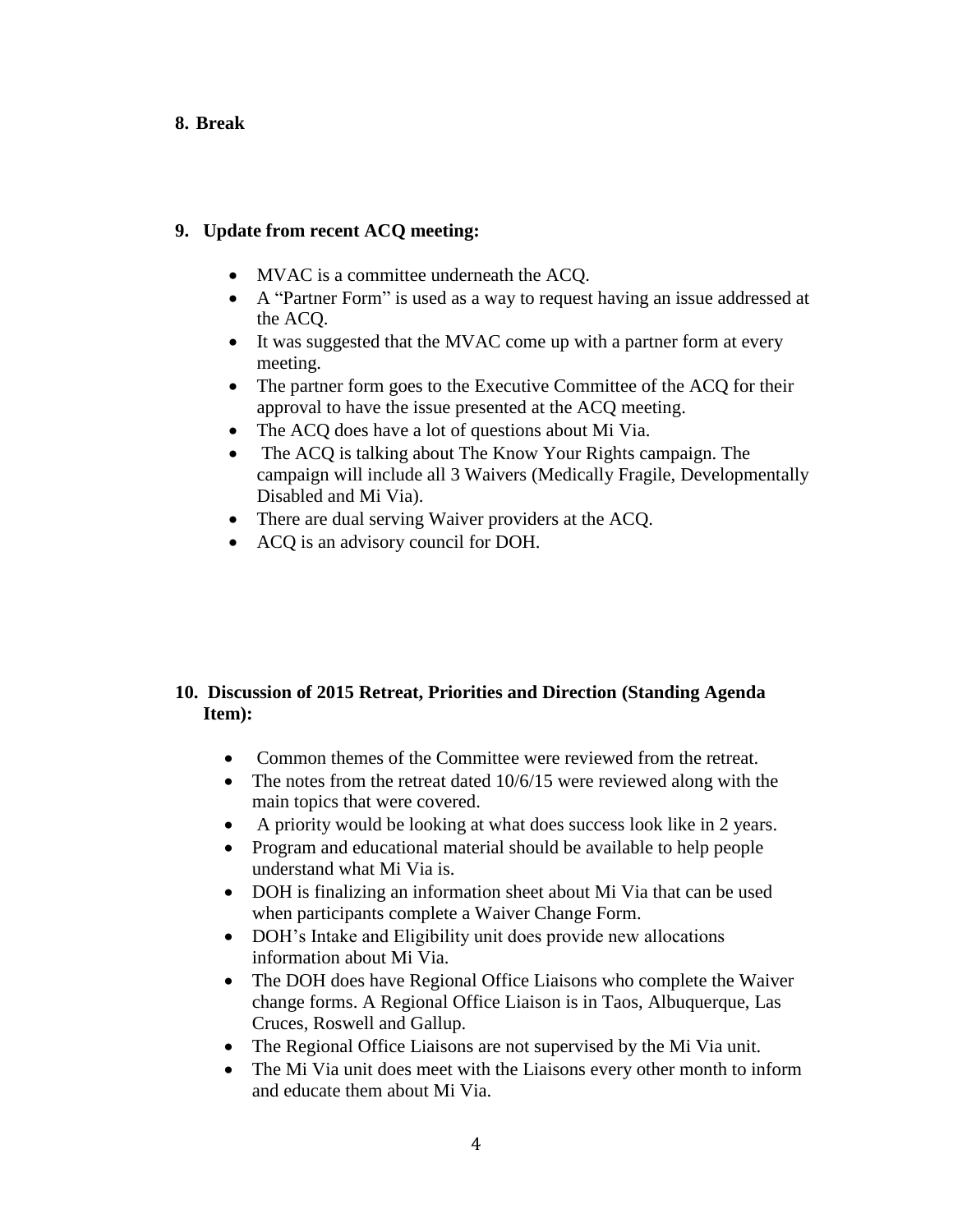- DOH has added some updated frequently asked questions to the website to help educate people about Mi Via.
- The Committee discussed topics that can be covered at the meetings.
- The Advisory Committee prioritized 5 issues brought up at the Mi Via Retreat 10/6/15, in order to better focus on these ideas going forward:
	- o Work to streamline administrative requirements for participants.
	- o Improve communication between the participants, Consultants, the Financial Management Agent (FMA) (Conduent) and Third Party Assessor (TPA) (Qualis).
	- o Work to re-activate the DOH (DDSD) plan to produce printed materials to better acquaint people with Mi Via and to compare the different waivers.
	- o Develop education and training for participants.
	- o Have stiffer oversight of the TPA and FMA.
- The Human Services Department (HSD) pointed out it does have oversight of the TPA and FMA.
- Any printed material should be done in a simple format with new ways to address wording so it is easier to understand.
- It was brought up that participants need to be educated about the Know Your Rights Campaign.
- DOH has information on the Know Your Rights Campaign on the Website.
- There is information on the Know Your Rights Campaign in the Newsletter.
- It was mentioned by Committee members that the Mi Via Standards are well written and easy to understand.

### **11. Participant Issues/Experiences (Standing agenda item 20 minutes):**

- A concern was brought up about faxing issues with Conduent. There seem to be systemic issues where faxes are not confirmed and when followed up on there is still no resolution.
- There have been issues with the linking of services and when there are inquiries about this to Conduent there is no resolution.
- It was discussed that there seems to be no complaint process for Conduent.
- The Committee was informed there is an escalated call process for Conduent. HSD provided an information sheet regarding the process for escalated calls.
- It was brought up that direct deposits are not showing up at the Bank. Kresta Opperman, HSD can be contacted to resolve this. Her contact information is on the back of the Mi Via Newsletter Circle of Support.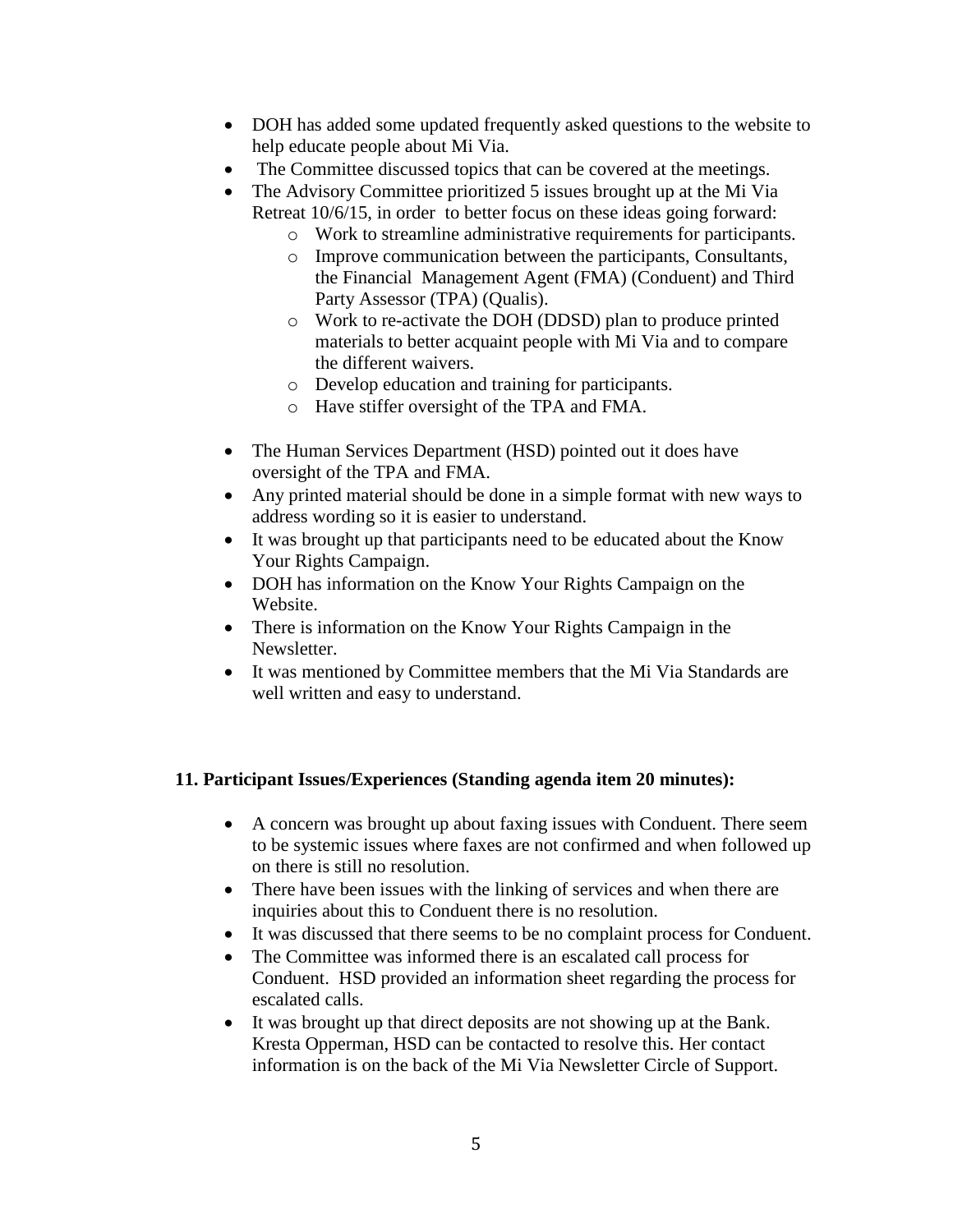**12. Break (The committee decided to skip this break continuing with the meeting)**

#### **13. Fiscal Management Agency Update (Conduent)**

- When calling into Conduent about an issue participants can ask for a reference number so the issue can be tracked.
- A payment request may be keyed in incorrectly which could cause a delay in processing.
- There are Solution Specialists at Conduent to address problems.
- Conduent has the goal of having one point of contact for participants to make it easier to resolve the issues.
- Conduent is offering a training to Consultant agencies every  $2<sup>nd</sup>$  and  $4<sup>th</sup>$ Thursday of the month. The trainings will be about enrollment processes.
- Conduent will no longer be making outbound calls for RTP (Return to Participant) related to Purchase Request Forms (PRFs),invoices, Timesheets and Enrollment. Conduent will send an e-mail to the participant and the Consultant regarding the items that need to be corrected. If the participant does not have an e-mail Conduent will contact the participant by phone and notify the Consultant by e-mail.

## **14. Third Party Assessor Update (Qualis)**

- The Qualis Albuquerque office now handles all of the fair hearings.
- Qualis encourages participants and families to consider having an agency conference to possibly help resolve issues before the fair hearing.
- Qualis meets with their in- home Assessors on a weekly basis.
- The in-home assessments are being scheduled 3 months ahead of time.
- The customer service number for Qualis is 1-866-962-2180.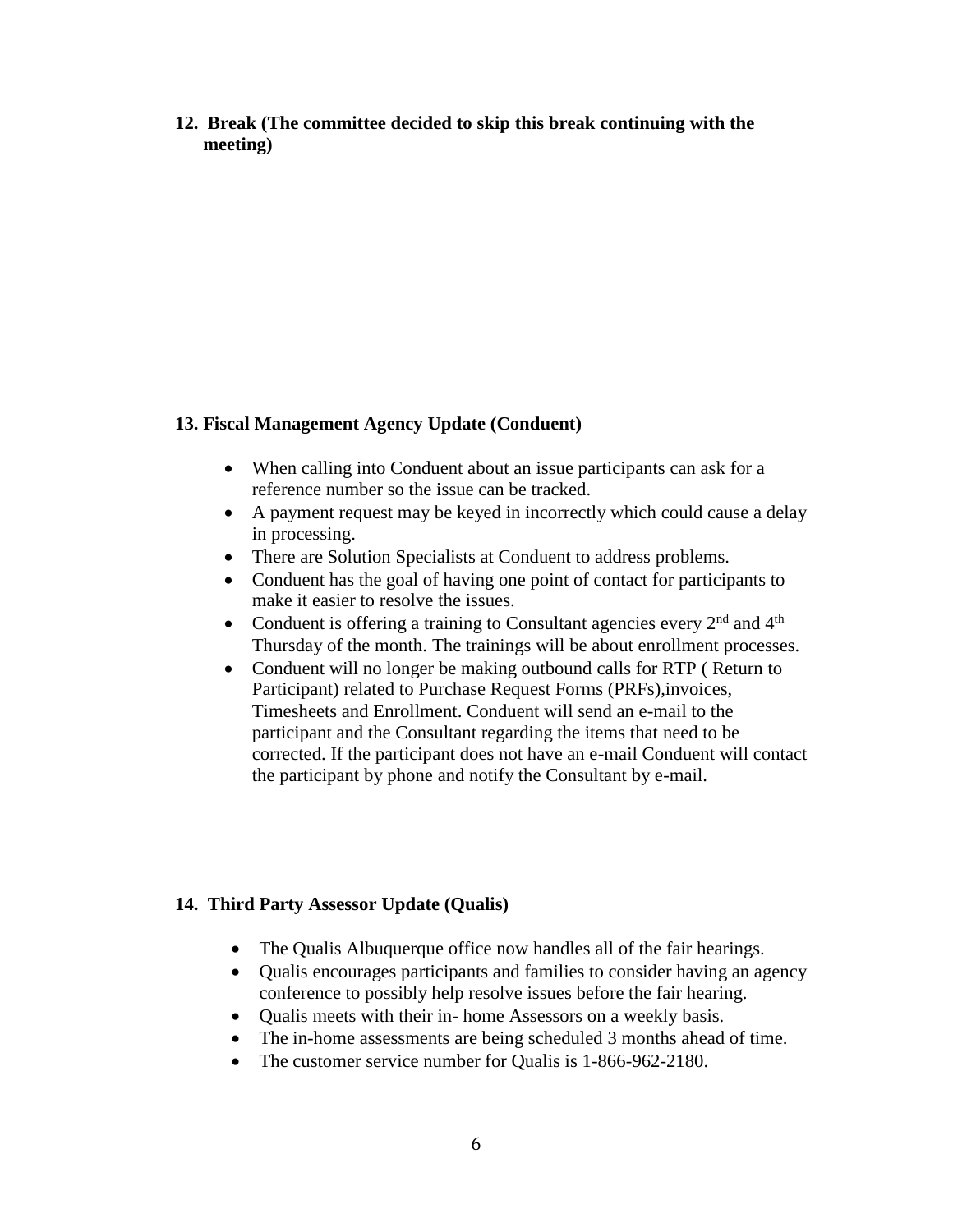#### **15. HSD/DOH Update (Kresta Opperman, Christine Wester)**

- HSD, Kresta Opperman, Amendment was submitted on 1-13-17. Centers for Medicaid and Medicare Services (CMS) has 90 days to approve the Amendment.
- Once the Amendment is approved HSD will be revising the regulations to contain information that is in the Amendment.
- There will be a public comment period to address the change in regulations.
- Conduent's return response for timesheets, payment issues will be changing slightly. The proposed start date will be 4-1-17. Information about the change will go out in the Newsletter.
- DOH, Christine Wester, A Directors Release was effective November 1<sup>st</sup> that all timesheets are required electronically. This information has been shared in the Newsletter and on the DOH/DDSD Mi Via website.
- The Standards will be revised to reflect the Amendment changes.
- There is a handout that was given to the Committee regarding District Judge Denise Barela- Shepherd's decision regarding the denial of season tickets to a basketball game.
- DOH has been putting information out about the Know Your Rights Campaign in the Newsletter and on our Website.
- It was discussed that DOH can look into having Wendy Cory (Know Your Right's steering Committee Chair) come and speak to the MVAC.

### **16. Public Comment:**

• Rebecca Shuman, past Committee member, was on the phone and did take part in the discussion about the ACQ.

### **17. Wrap Up of Meeting:**

- DOH Christine Wester announced her retirement. Her last day of work will be March  $17<sup>th</sup> 2017$ .
- There is a task force from the MVAC for the purchasing issues. The task force members are Raemon, Kresta, Darlene, Shayla, Jacob, Rebecca Shuman, Conduent Representative.
- The Committee Chair let members know that he has the form for the ARC